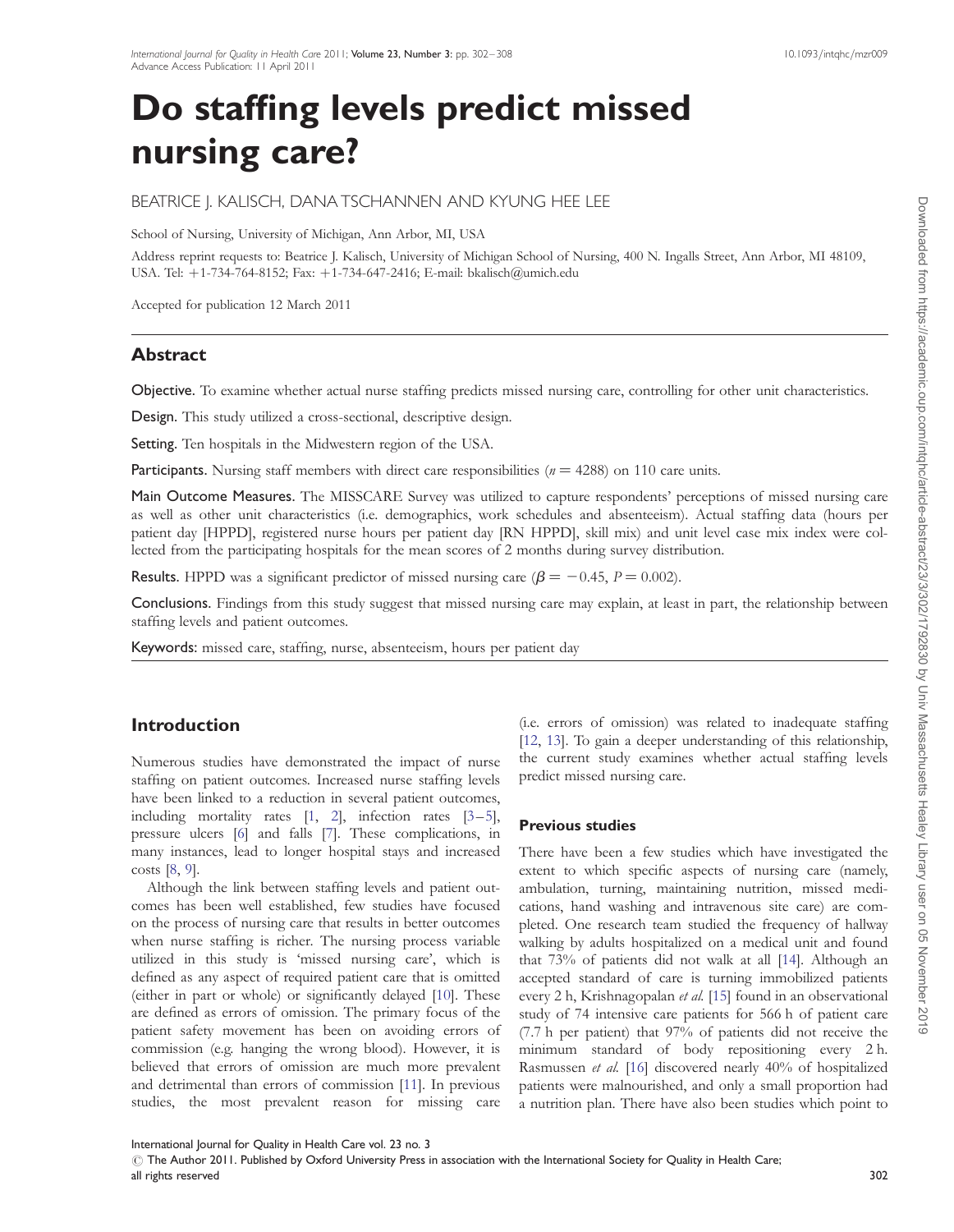

Figure 1 The missed nursing care model (Heavy lines refer to current study).

missed medications [[17](#page-6-0), [18](#page-6-0)]. Omission of ordered medications has been found to be the most common medication error [[17](#page-6-0), [18\]](#page-6-0). One investigator discovered that 6% of all medication doses were omitted [[19](#page-6-0)]. Other studies revealed 14 –69% of all medication errors were errors of omission [[17](#page-6-0), [18](#page-6-0), [20](#page-6-0)].

In examining the amount and type of missed nursing care occurring in acute care hospital patient units, two studies have been conducted which show a significant amount of missed nursing care [\[12,](#page-6-0) [13\]](#page-6-0). Nurses in three hospitals on medical – surgical, rehabilitation and intensive care units ( $n =$ 459) reported a substantial amount of care being missed (62%) with similar trends across the three hospitals. The six most frequently missed care activities were ambulation  $(84%)$ , assessing of the effectiveness of medications  $(83%)$ , turning  $(82\%)$ , mouth care  $(82\%)$ , patient teaching  $(80\%)$ and the timeliness of PRN medication administration (80%). The four least frequently missed care activities included patient assessment each shift (17%), glucose monitoring (26%), hand washing (30%) and focused reassessment (36%). Reasons for missed care identified by the study participants included labor resources (85%), material resources (56%) and communication (38%) [[12](#page-6-0)]. In a subsequent study of 10 hospitals with 4086 nursing staff participants, the amount and type of missed care were found to be similar [[13](#page-6-0)]. The most missed elements of nursing care in this study were ambulation (76%), attendance at care conferences  $(66%)$  and mouth care  $(65%)$  and the reasons for missed care were the same as the previous study.

The conceptual framework for this study was the Missed Nursing Care Model (Fig. 1), which posits the structure variables of hospital characteristics and unit characteristics, missed nursing care and the outcome variables related to staff and patient outcomes. The study reported here focuses on the relationships between unit characteristics and missed nursing care. The units characteristics included in this study were nurse staffing levels (Hours per Patient Day [HPPD],

Registered Nurse Hours per Patient Day [RN HPPD], skill mix), staffing type (education, experience), demographic characteristics (age, gender), absenteeism, unit case mix index and work schedules.

The overall aim of this study was to examine the relationship between the levels and type of nurse staffing and missed nursing care in acute care hospitals and to answer the research question.

Does the level and type of nurse staffing and other unit characteristics predict missed nursing care?

# **Methods**

## Setting and sample

This study utilized a cross-sectional, descriptive design. A purposive sample of hospitals was used to ensure variation in hospital size and type. A total of 110 medical-surgical, rehabilitation, intermediate and intensive care units in 10 acute care hospitals in one Midwestern state were included in the study. Hospital bed sizes ranged from 60 to 913 beds.

Characteristics of staff and unit are contained in Table [1.](#page-2-0) Unit participation within the hospitals ranged from 2 to 22 units. All units within the hospitals eligible for inclusion (i.e. adult in-patient units) participated. The inclusion criteria for the patient units within each hospital included an average patient length of stay  $\geq$  2 days and a patient population  $>$  18 years of age. Exclusion criteria were: (i) short stay units  $(\leq$  23 h) and (ii) pediatric, women's health, perioperative and psychiatric units. Registered nurses (RNs), licensed practical nurse (LPNs) and nursing assistants (NAs) were invited to participate in the study.

All of the surveys were collected within a 4 week timeframe for each hospital. The return rate in this study was 60% overall, with a unit response rate varying from 44 to 99%. The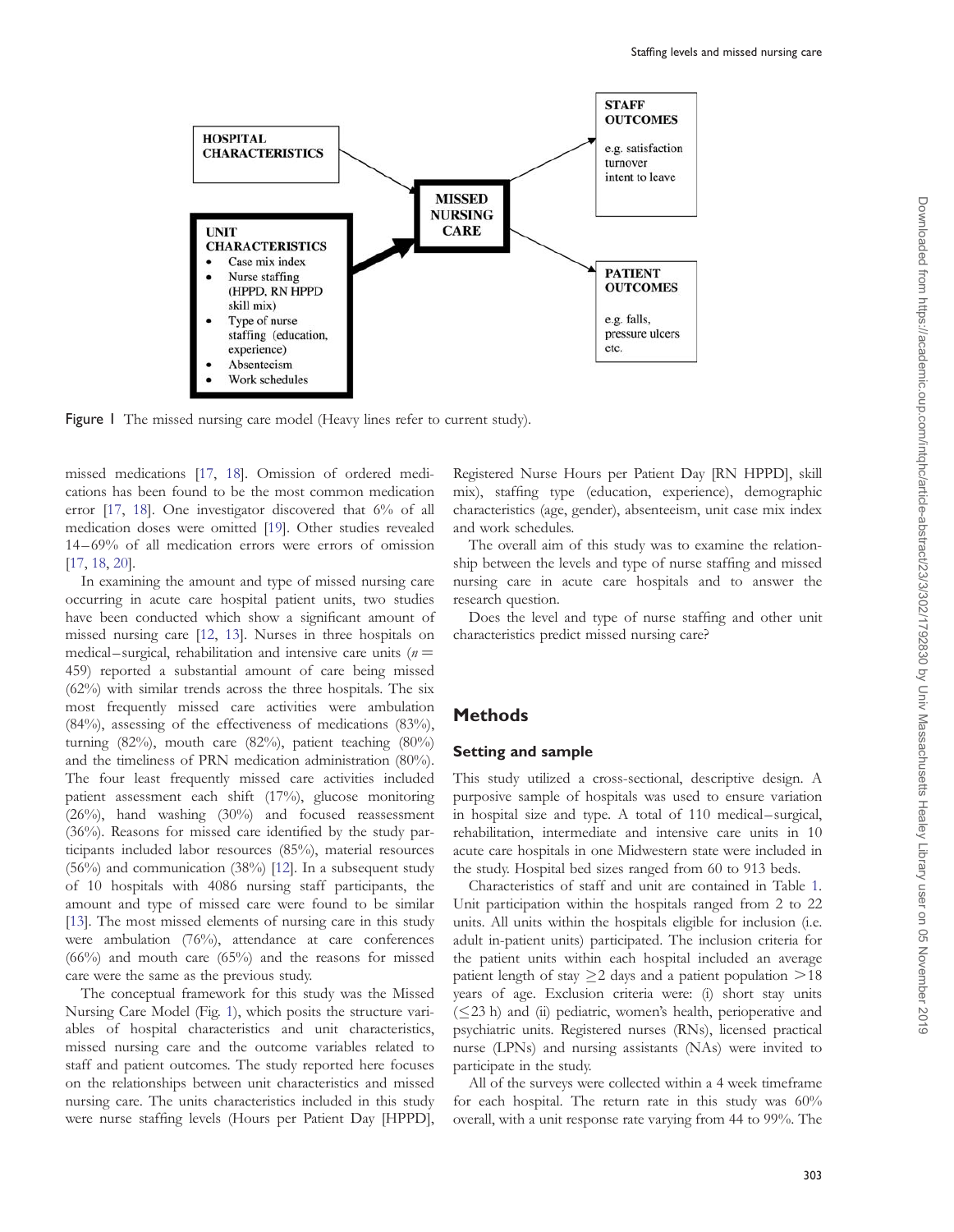<span id="page-2-0"></span>Table 1 Staff characteristics and unit characteristics

| Characteristics                         | Mean Percentage |
|-----------------------------------------|-----------------|
| Age                                     |                 |
| Under 25 years $(<25)$                  | 15.4            |
| 25-34 years old                         | 31.3            |
| 35-44 years old                         | 24.5            |
| Over 45 years old $(45+)$               | 28.7            |
| Gender                                  |                 |
| Female                                  | 90.0            |
| Male                                    | 10.0            |
| Education                               |                 |
| Grade school                            | 0.4             |
| High school or GED                      | 15.5            |
| Associate degree                        | 37.3            |
| Bachelor's degree                       | 43.1            |
| Graduate                                | 3.6             |
| Experience in the profession/occupation |                 |
| Up to 6 months                          | 5.1             |
| Greater than 6 months to 2 years        | 23.5            |
| Greater than 2 years to 5 years         | 20.4            |
| Greater than 5 years to 10 years        | 18.3            |
| Greater than 10 years                   | 32.7            |
| Occupation                              |                 |
| <b>RN</b>                               | 73.5            |
| <b>LPN</b>                              | 1.9             |
| NA                                      | 22.0            |
| Nurse manger                            | 2.5             |
| Employment status                       |                 |
| Less than $30 h$ /week                  | 18.3            |
| More than $30 h$ /week                  | 81.7            |
| Shift worked                            |                 |
| Day                                     | 49.5            |
| Evening                                 | 8.2             |
| Night                                   | 34.5            |
| Rotating                                | 7.8             |
| Unit type                               |                 |
| ICU                                     | 24.0            |
| Intermediate/Stepdown                   | 19.0            |
| Medical-surgical                        | 52.1            |
| Rehabilitation                          | 4.9             |

return rate for this study was in alignment with other return rates of surveys published in medical journals (60%) [[21](#page-6-0)].

#### Study variables

Missed nursing care. Missed nursing care was measured by The MISSCARE Survey, which is made up of two parts— Part A (elements of nursing care) and Part B (reasons for missed nursing care). In this study, only data from Part A was utilized. Part A (24 questions) asks nurses to identify how frequently specific elements of nursing care (such as ambulation, turning, patient assessment, teaching, etc.) are missed. In this instrument, respondents are asked to identify the frequency of care being missed using a four-point Likert scale, with anchors 'rarely missed' (1) to 'always missed' (4). Specifics regarding the development and psychometric testing of the MISSCARE Survey have been published elsewhere [[22](#page-6-0)]. The content validity index 0.89 and test– retest reliability was  $0.88$  ( $P < 0.001$ ).

## Unit characteristics

Unit characteristics collected for this study included five nurse staffing indicators (HPPD, RN HPPD, skill mix, education and experience), demographic characteristics (age, gender), absenteeism, work schedules and unit-level case mix index. Operational definitions for the unit characteristics are as follows.

HPPD and RN HPPD. HPPD refers to the overall time expended by the RNs, LPNs and NAs working on the unit per patient day. HPPD values were calculated as the number of productive hours worked by all nursing staff (RN, LPN and NA) with direct patient care responsibilities divided by in-patient days. RN HPPD parcels out only time spent by the RN in relation to patient days. RN HPPD was computed as the number of productive hours worked by RN nursing staff with direct patient care responsibilities divided by inpatient days. The computations for HPPD and RN HPPD were in alignment with the National Database of Nursing Quality Indicators [\[23\]](#page-6-0) and endorsed by the U.S. National Quality Forum [\[24\]](#page-6-0).

Skill mix. Skill mix is defined as the proportion of RNs, LPNs and NAs working on the unit. The skill mix value was calculated as the number of productive hours worked by the RNs divided by the total number of productive hours worked by nursing staff (RN, LPN and NA). This computation of skill mix has also been endorsed by the U.S. National Quality Forum [[24](#page-6-0)].

Education and experience. Education (last completed degree) and experience (number of years working in the profession/ occupation) were collected to determine the type of staffing. Nursing staff were asked to identify their highest degree earned (i.e. high school diploma, associate degree, baccalaureate degree, masters or higher). Experience levels referred to the number of years the respondent had been working in the profession/occupation (i.e. RN, LPN and NA). Individual responses were aggregated to the unit level in order to compute a unit-level education and experience variable. From the individual level descriptive analysis, a cut-off point (i.e. median split) was decided (i.e. associate degree and lower vs. bachelor's degree and higher). For each unit, an education and experience variable were calculated using the proportion of respondents above the cut-off value at the unit.

Absenteeism. Absenteeism refers to the perceived number of days or shifts in the past 3 months the respondent missed work due to illness, injury or extra rest (exclusive of approved days off). Test– retest reliability for this variables was 0.73 ( $n = 29$ ). Respondents were asked to choose either: none, 2–3 days, 4–6 days or over 6 days or shifts. The individual level responses were subsequently aggregated to the unit level in a similar fashion as the education and experience variables. The absenteeism value for each unit represented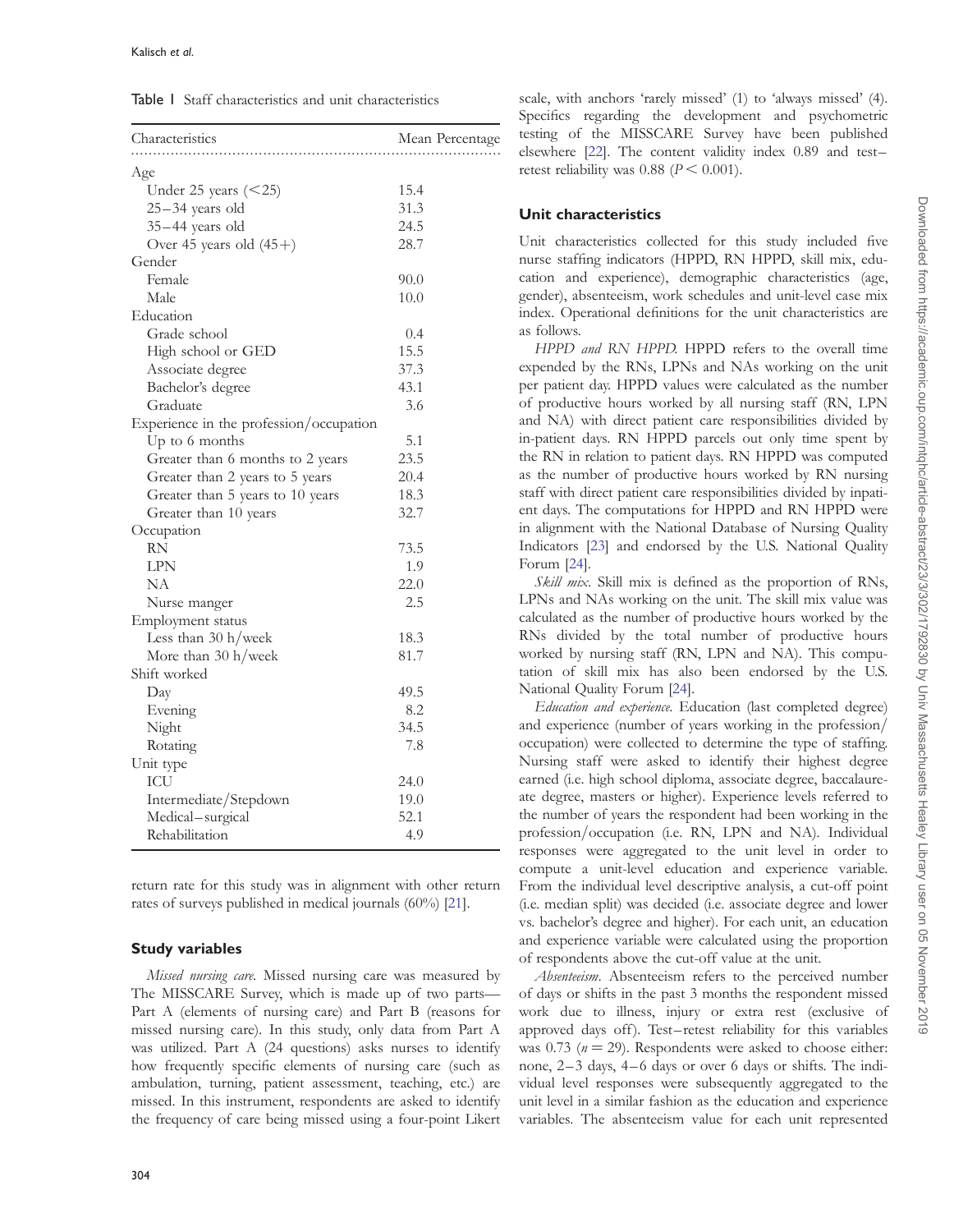the proportion of nursing staff above the cut-off point (i.e. no absent days).

Case mix index. Case mix index is the average diagnosisrelated group weight for all of Medicare patients on a given patient care unit. Although case mix index does not measure differences in severity of illness or acuity, it may represent the relative differences in resources expended for patient care. Case mix index data were obtained through the administrative repository at the study hospitals. This variable was collected to control for variations in perceptions of missed nursing care that were related to differences in patient demands.

Other variables. Respondents were also asked to identify the shift they worked (day or other), the length of the shift (12 or other), their role (RN, LPN/NA), age and gender. The variables for the shift they worked and the length of the shift were dichotomized for the purpose of analysis. The other values for each unit represented the proportion of nursing staff above the cut-off point using a median split.

#### Procedure

Institutional Review Board approval from each of the 10 participating hospitals was obtained prior to study initiation. Data for the study were collected over a period of 5 months in late 2008 and early 2009 and included the following: (i) surveying the staff on medical, surgical, rehabilitation and intensive care units with the MISSCARE Survey and (ii) the collection of administrative staffing data (i.e. HPPD, RN HPPD, case mix index and skill mix) by patient care unit for the 2 months prior to the administration of the MISSCARE Survey to account for any temporal or unusual variation in staffing. Hospitals were asked to provide the data in raw form (i.e. numerator and denominator) in order to ensure consistency in computation. Administrative staff of each hospital were given an excel file with specific definitions and data requirements. Staffs were asked to input data into a template designed by the research team. Subsequently, the research team computed all variables of interest.

#### Data analysis

Analyses were completed using SPSS, Version 16.0. After data cleaning, preliminary analyses of the data were completed using descriptive and bivariate analysis techniques according to the research questions. Data structure in this study is hierarchical. Characteristics of the sample, although collected at the individual level ( $n = 4288$ ), were aggregated to the unit level in order to test the relationship between unit characteristics (i.e. actual staffing levels and type, etc.) and missed care. For missed care, a unit-level missed care score was used which was calculated as the average amount of missed care identified for each of the elements of nursing care by nursing staff on each unit.

For aggregation to be statistically appropriate, it is necessary to demonstrate that the members of each unit reported similar scores for the unit on a given measure, and the units have significant between unit variance for a given measure

[[25](#page-6-0)]. In order to determine the degree of congruence between individual staff' survey responses and the appropriateness of aggregating theses measure to the unit level, one-way analysis of variance (ANOVA) and intraclass correlation coefficients (ICC1 and ICC2) were used. ICC1 provides an estimate of correlation among staff responses within units; ICC2 provides an overall estimate of the reliability of unit means [[26](#page-6-0)]. Whereas the values of ICC1 tend to range between 0.05 and 0.30, ICC2 values equal to or above 0.70 are considered acceptable. In this study, the ICC1 for the missed care is 0.13 and the ICC2 for the missed care is 0.90. The one-way ANOVA with type of unit as the independent variable and the missed care mean scores as the dependent variable was highly significant ( $P \le 0.001$ ). Findings from these techniques supported the creation of a unit-level missed care score.

One-way ANOVA was used to test missed nursing care difference by type of units. Correlation analysis was used to address the relationship between unit characteristics and missed nursing care. A multiple regression analysis was performed to determine the predictive ability of the variables on the dependent variable, missed nursing care. In addition, accounting for hospital effect (i.e. nesting of data), nine hospital dummy variables were included in the multivariate analysis.

## **Results**

As noted in Table [1](#page-2-0), the majority of the patient care units in this study employed a large number of staff members over the age of 35 years (53.2%). A majority of staff (within each hospital) were female (90%), RNs (73.5%) and worked full time (81.7%). On average, 49.5% of the respondents within the hospitals worked day shift. In terms of education, the average percentage of staff on the unit holding a BSN degree or higher was 46.7%. The majority of units sampled employed staff with  $>5$  years experience in the profession/ occupation (51.0%).

The mean missed nursing care score for the participating units was 1.55 (SD  $\pm$  0.19), with a range of 1.09–2.67 (1.55 is midway between 'rarely missed' (1) and 'occasionally missed' (2)). HPPD values for participating units ranged from a low of 6.5 to a high of 32.0 with the mean of 11.16  $(SD + 4.55)$ . The average RN HPPD value was 8.55  $(SD +$ 4.28), with a range of 3.5 –20.9. The mean skill mix of staff on the units was  $0.75$  (SD  $\pm$  .15), with a range of  $0.39-1.00$ (1.00 being an all RN staff). Missed nursing care was tested for difference by type of units. No differences were found  $(F [3, 106] = 2.219, P < 0.101).$ 

### Unit characteristics associated with missed care

Pearson correlations were performed (Table [2](#page-4-0)) to determine unit characteristics significantly related to missed nursing care. A negative correlation was found between missed care and two of the staffing variables: HPPD and RN HPPD. The higher the HPPD  $(r = -0.32, P < 0.01)$  and RN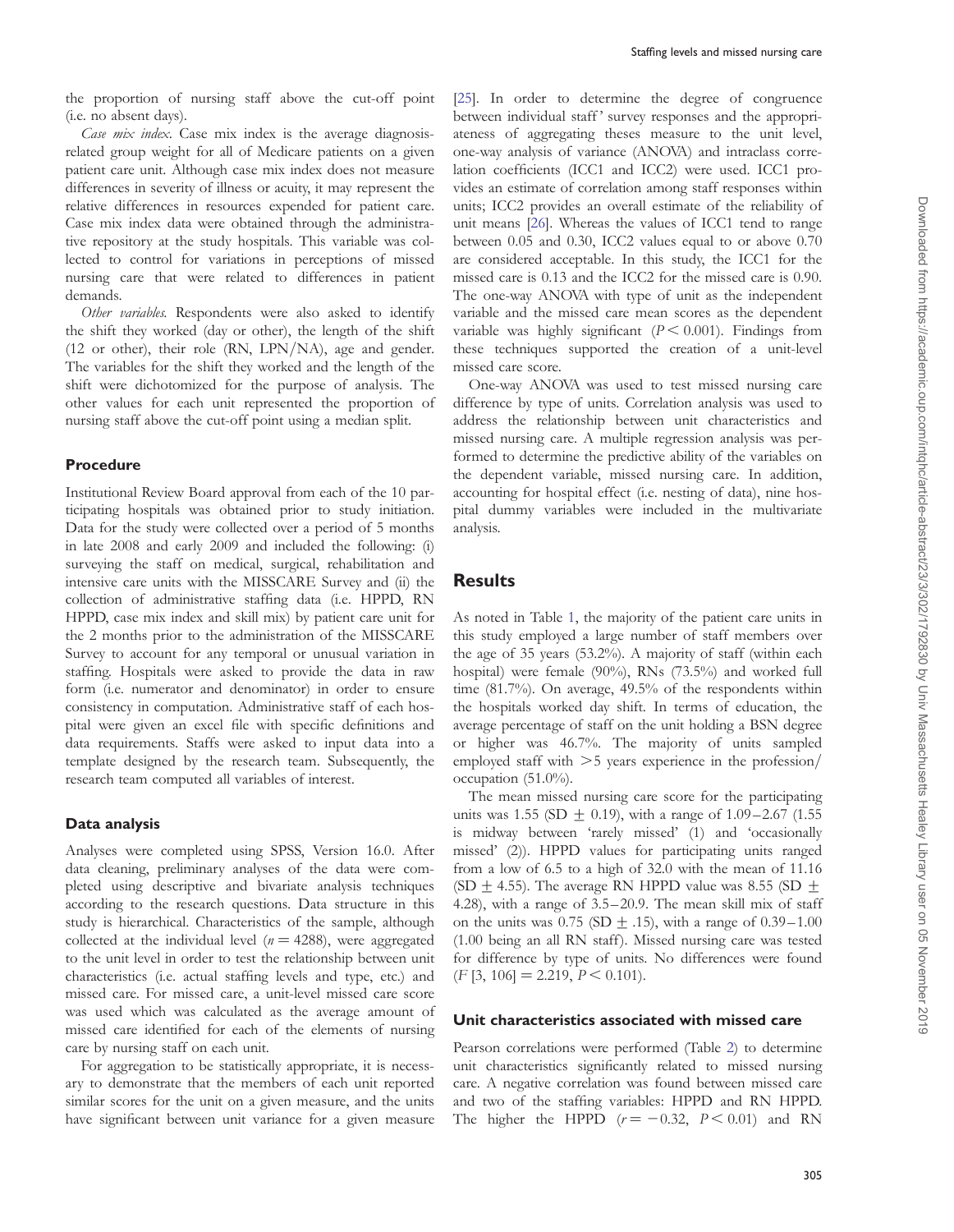<span id="page-4-0"></span>

|                                                                                                                                                                                                                                                                                                                                                                                                                                                                |                                                                                                                                                                                         | ι∩                                                                                                                                                                                                                                                                                                          | ∽                                                                                                                               |                                                                                                                       | $\infty$                                                                                   | ○                                                            |                             |                                                       | $\overline{2}$     |
|----------------------------------------------------------------------------------------------------------------------------------------------------------------------------------------------------------------------------------------------------------------------------------------------------------------------------------------------------------------------------------------------------------------------------------------------------------------|-----------------------------------------------------------------------------------------------------------------------------------------------------------------------------------------|-------------------------------------------------------------------------------------------------------------------------------------------------------------------------------------------------------------------------------------------------------------------------------------------------------------|---------------------------------------------------------------------------------------------------------------------------------|-----------------------------------------------------------------------------------------------------------------------|--------------------------------------------------------------------------------------------|--------------------------------------------------------------|-----------------------------|-------------------------------------------------------|--------------------|
|                                                                                                                                                                                                                                                                                                                                                                                                                                                                |                                                                                                                                                                                         |                                                                                                                                                                                                                                                                                                             |                                                                                                                                 |                                                                                                                       |                                                                                            |                                                              |                             |                                                       |                    |
| I                                                                                                                                                                                                                                                                                                                                                                                                                                                              |                                                                                                                                                                                         |                                                                                                                                                                                                                                                                                                             |                                                                                                                                 |                                                                                                                       |                                                                                            |                                                              |                             |                                                       |                    |
|                                                                                                                                                                                                                                                                                                                                                                                                                                                                |                                                                                                                                                                                         |                                                                                                                                                                                                                                                                                                             |                                                                                                                                 |                                                                                                                       |                                                                                            |                                                              |                             |                                                       |                    |
|                                                                                                                                                                                                                                                                                                                                                                                                                                                                |                                                                                                                                                                                         |                                                                                                                                                                                                                                                                                                             |                                                                                                                                 |                                                                                                                       |                                                                                            |                                                              |                             |                                                       |                    |
|                                                                                                                                                                                                                                                                                                                                                                                                                                                                |                                                                                                                                                                                         |                                                                                                                                                                                                                                                                                                             |                                                                                                                                 |                                                                                                                       |                                                                                            |                                                              |                             |                                                       |                    |
|                                                                                                                                                                                                                                                                                                                                                                                                                                                                |                                                                                                                                                                                         |                                                                                                                                                                                                                                                                                                             |                                                                                                                                 |                                                                                                                       |                                                                                            |                                                              |                             |                                                       |                    |
|                                                                                                                                                                                                                                                                                                                                                                                                                                                                |                                                                                                                                                                                         |                                                                                                                                                                                                                                                                                                             |                                                                                                                                 |                                                                                                                       |                                                                                            |                                                              |                             |                                                       |                    |
|                                                                                                                                                                                                                                                                                                                                                                                                                                                                |                                                                                                                                                                                         |                                                                                                                                                                                                                                                                                                             |                                                                                                                                 |                                                                                                                       |                                                                                            |                                                              |                             |                                                       |                    |
|                                                                                                                                                                                                                                                                                                                                                                                                                                                                |                                                                                                                                                                                         |                                                                                                                                                                                                                                                                                                             |                                                                                                                                 |                                                                                                                       |                                                                                            |                                                              |                             |                                                       |                    |
|                                                                                                                                                                                                                                                                                                                                                                                                                                                                |                                                                                                                                                                                         |                                                                                                                                                                                                                                                                                                             |                                                                                                                                 |                                                                                                                       |                                                                                            |                                                              |                             |                                                       |                    |
|                                                                                                                                                                                                                                                                                                                                                                                                                                                                |                                                                                                                                                                                         |                                                                                                                                                                                                                                                                                                             |                                                                                                                                 |                                                                                                                       |                                                                                            |                                                              |                             |                                                       |                    |
|                                                                                                                                                                                                                                                                                                                                                                                                                                                                |                                                                                                                                                                                         |                                                                                                                                                                                                                                                                                                             |                                                                                                                                 |                                                                                                                       |                                                                                            |                                                              |                             |                                                       |                    |
|                                                                                                                                                                                                                                                                                                                                                                                                                                                                |                                                                                                                                                                                         |                                                                                                                                                                                                                                                                                                             |                                                                                                                                 |                                                                                                                       |                                                                                            |                                                              |                             |                                                       | $0.26^{\dagger}$   |
| $\begin{array}{l} \mathbf{1} \\ \mathbf{1} \\ \mathbf{1} \\ \mathbf{2} \\ \mathbf{3} \\ \mathbf{4} \\ \mathbf{5} \\ \mathbf{6} \\ \mathbf{7} \\ \mathbf{8} \\ \mathbf{9} \\ \mathbf{1} \\ \mathbf{1} \\ \mathbf{2} \\ \mathbf{4} \\ \mathbf{5} \\ \mathbf{6} \\ \mathbf{7} \\ \mathbf{8} \\ \mathbf{9} \\ \mathbf{1} \\ \mathbf{1} \\ \mathbf{1} \\ \mathbf{2} \\ \mathbf{1} \\ \mathbf{2} \\ \mathbf{3} \\ \mathbf{4} \\ \mathbf{5} \\ \mathbf{6} \\ \mathbf$ | $\begin{array}{c} 0.70^{\text{t}}\\ 0.55^{\text{t}}\\ -0.01\\ 0.59^{\text{t}}\\ 0.59^{\text{t}}\\ 0.59^{\text{t}}\\ 0.22^{\text{t}}\\ 0.17\\ 0.61^{\text{t}}\\ 0.05\\ 0.05 \end{array}$ | $\begin{array}{l} 0.35 \\ 0.16 \\ 0.57 \\ 0.52 \\ 0.64 \\ 0.235 \\ 0.030 \\ 0.030 \\ 0.030 \\ 0.01 \\ 0.02 \\ 0.01 \\ 0.02 \\ 0.02 \\ 0.01 \\ 0.02 \\ 0.02 \\ 0.02 \\ 0.02 \\ 0.03 \\ 0.03 \\ 0.04 \\ 0.03 \\ 0.04 \\ 0.03 \\ 0.03 \\ 0.04 \\ 0.03 \\ 0.03 \\ 0.03 \\ 0.03 \\ 0.03 \\ 0.03 \\ 0.03 \\ 0.03$ | $-0.07$<br>$-0.29$ <sup>†</sup><br>$-0.45$ <sup>†</sup><br>$-0.36$ <sup>†</sup><br>$-0.26$ <sup>†</sup><br>$-0.51$ <sup>†</sup> | $\begin{array}{c} 0.04 \\ 0.36^{\dagger} \\ 0.76^{\dagger} \\ -0.76^{\dagger} \\ 0.10 \\ 0.03 \\ 0.03 \\ \end{array}$ | $\begin{array}{r} -0.10 \\ -0.02 \\ -0.01 \\ -0.01 \\ -0.11 \\ -0.11 \\ -0.14 \end{array}$ | $-0.11$<br>$0.09$<br>$0.09$<br>$0.55$ <sup>†</sup><br>$0.06$ | 110<br>0010<br>0010<br>0010 | $\begin{array}{c} 0.15 \\ 0.02 \\ 0.21^* \end{array}$ | $-0.17$<br>$-0.14$ |

Table 3 Predictors of missed nursing care

| Variable                  |         | SE.         | t       |       |
|---------------------------|---------|-------------|---------|-------|
| <b>HPPD</b>               | $-0.02$ | 0.01        | $-0.45$ | 0.002 |
| Case mix index            | 0.01    | 0.02        | 0.04    | 0.75  |
| Experience $($ > 5 years) | 0.06    | 0.11        | 0.06    | 0.58  |
| Absenteeism               | 0.16    | 0.17        | 0.15    | 0.34  |
| $R^2$                     |         | 0.294       |         |       |
| (P                        |         | 3.03(0.001) |         |       |

Note. Analysis included nine dummy variables for study hospitals to control for their effects (output suppressed).

HPPD  $(r = -0.27, P \le 0.01)$ , the lower the levels of missed care. Absenteeism was also significantly related to missed care. Specifically, greater absenteeism was associated with higher missed care  $(r = 0.26, P < 0.01)$ . In contrast, case mix index was negatively associated with missed care, such that higher case mix index values were linked to lower missed care  $(r = -0.20, P < 0.05)$ .

## Predicting missed care

Multiple regression analysis was computed to determine whether unit characteristics predict missed nursing care. RN HPPD was dropped from the model due to a strong correlation between HPPD and RN HPPD  $(r = 0.91, P < 0.01)$ . Also, this decision was based on the fact that the study sample included all levels of nurse staffing (RNs, LPNs and NAs). The model (Table 3) considered the following indicators: HPPD, experience  $($ > 5 years), absenteeism and case mix index, which had significant correlations with missed nursing care.

Nine hospital dummy variables were also included accounting for the nested data structure. The overall model accounted for 29.4% of the variation in missed nursing care  $(P < 0.001)$ . HPPD was significantly associated with missed nursing care. Specifically, the greater the HPPD, the lower the level of missed nursing care ( $\beta$  = -0.45, P = 0.002). Other variables in the model were not significant predictors of the dependent variable, missed nursing care.

# **Discussion**

\*P

 $< 0.05.$ <sup>†</sup> $p$ 

 $< 0.01$ .

Although there have been numerous studies which link staffing levels with patient outcomes, there has been less research which explains why these linkages exist. Findings of this study explain, at least in part, what is occurring within the process of providing nursing care. It reveals the fact that aspects of nursing care are not being completed. The findings of this study substantiated other investigations which have shown that specific aspects of care are being missed (e.g. ambulation [[14\]](#page-6-0), turning [[15](#page-6-0)] maintaining nutrition [\[16\]](#page-6-0) and administering medications [\[17](#page-6-0), [18,](#page-6-0) [20\]](#page-6-0)).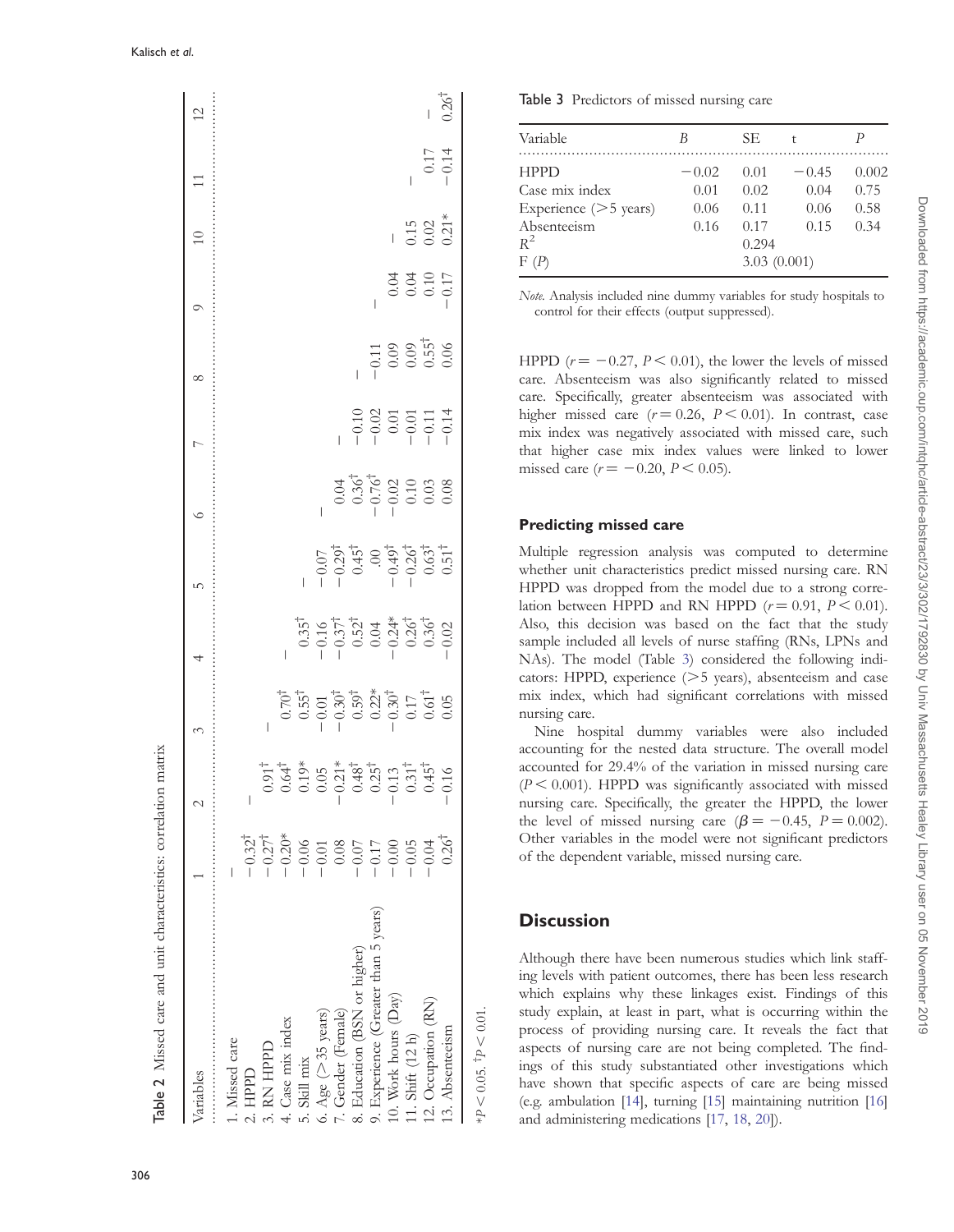<span id="page-5-0"></span>These findings also validate previous research by two teams who have investigated similar concepts to missed nursing care, namely unfinished care and rationed care [[25](#page-6-0), [27](#page-6-0)]. Sochalski [[25\]](#page-6-0) looked at the relationship between nurse staffing and the quality of nursing care. The result showed that quality of nursing care was significantly related to rates of unfinished care (number of nursing tasks left undone) for those patients. In addition, a team in Switzerland investigated 'rationed nursing care', which occurs when nurses lack sufficient time to provide all the care they perceive is needed by their patients. Although the nurses reported little care not completed, there was a significant impact on selected patient outcomes such as medication administration errors, patient falls, nosocomial infections, critical incidents and pressure ulcers [[27\]](#page-6-0).

Other studies besides Schubert et al. [[27](#page-6-0)] investigation have shown that missing specific elements of nursing care result in adverse patient outcomes. For example, failure to ambulate patients has been linked to new onset delirium [[28](#page-6-0)], pneumonia [[16\]](#page-6-0), delayed wound healing [\[29\]](#page-6-0), pressure ulcers [[30](#page-6-0)], increased length of stay and delayed discharge [[29](#page-6-0), [31](#page-6-0)–[33\]](#page-6-0), increased pain and discomfort [\[34\]](#page-6-0), muscle wasting and fatigue [\[35](#page-6-0)] and physical disability [\[36\]](#page-6-0). Any patient with impaired mobility can be at risk of pressure ulcers, which are typically caused by 'periods of uninterrupted pressure on the skin, soft tissue, muscle and bone' [[37](#page-6-0)]. A new report issued by the AHRQ reports that pressure ulcers among hospitalized patients have become significantly more prevalent over the last 15 years. On the basis of data from the Healthcare Cost and Utilization Project (HCUP), the analysis found that in 2006, there were more than 500 000 hospital stays with pressure ulcers noted as a diagnosis when compared with 280 000 in 1993—an increase of almost 80% [\[38\]](#page-6-0). Perhaps missed care accounts for some or all of this increase. Mouth care is another example of missed care which leads to a reluctance to eat that in turn impacts risk of pressure ulcer development and/or pneumonia, particularly in ventilated patients.

HPPD, in this study, was the strongest predictor of missed nursing care. It is possible that when staffing is less, a staff member may not be able to complete all care required. Having less staff also leads to less care because of unavailability of the staff members to help when care is required. For example, when a nurse is unable to ambulate a patient (due to other patient priorities), he/she may be more likely to find other staff members who would have time to ambulate the patient. These potential factors for missed care may warrant further investigation. Other variables included in the multivariate model, including absenteeism, shift worked, experience, unit case mix index and hospital were not found to be significant predictors of missed care, despite the fact that bivariate analysis revealed significant associations.

In addition, unit type was not included in the final regression model since unit type was not correlated with missed care (F [3, 106] = 2.219,  $P = 0.10$ ). However, we ran the multiple regressions after including a unit type variable (i.e. ICU [reference] vs. non-ICU unit) to explore relationship of case mix index and unit type on missed nursing care. HPPD was a significant predictor  $(\beta = 3.71, P < 0.001)$ . Case mix index was still negatively associated with missed care, but it was not statistically significant ( $\beta$  = -0.03,  $P = 0.84$ ). It is possible that patients, who are more acutely ill, get more overall attention than those who are less acute.

There are three limitations of this study. Generalizeability is limited to hospitals of similar size (60-913 beds) and location (one Midwestern state in the USA). Second, the MISSCARE Survey captures perceptions of missed care as opposed to observing care processes. However, the fact that minimal variation in the types and reasons of missed care were found across hospitals suggests that the findings may be widely applicable. The third limitation is that absenteeism was measured by self-report of the participants instead of obtaining data from actual attendance records.

## **Conclusions**

This study highlights the importance of adequate nurse staffing levels to ensure that required nursing care is provided to patients on a consistent basis. As concerns for cost reduction continue, it is imperative to consider the impact of reducing staffing levels in nursing. Finding from this study also reveals insight into how we can specifically improve nursing care. Understanding what care is being provided (or not) will assist in the development of focused interventions. Unless we understand what is actually occurring at the point of nursing care delivery, we will not be able to develop interventions to improve processes which lead to a higher quality of nursing care and in turn, better patient outcomes.

## Acknowledgements

The authors would like to thank Hyun Hwa Lee and Anne Shin for their contributions to data collection and analysis.

# Funding

This work was supported by the Blue Cross and Blue Shield Foundation of Michigan.

# **References**

- 1. Aiken LH, Clarke SP, Cheung RB et al. Educational levels of hospital nurses and surgical patient mortality. J Am Med Assoc 2003;290:1617 –23.
- 2. Needleman J, Buerhaus P, Mattke S et al. Nurse-staffing levels and the quality of care in hospitals. N Engl J Med 2002;346:1715 –22.
- 3. Cimiotti JP, Haas J, Saiman L et al. Impact of staffing on bloodstream infections in the neonatal intensive care unit. Arch Pediatr Adolesc Med 2006;160:832-6.